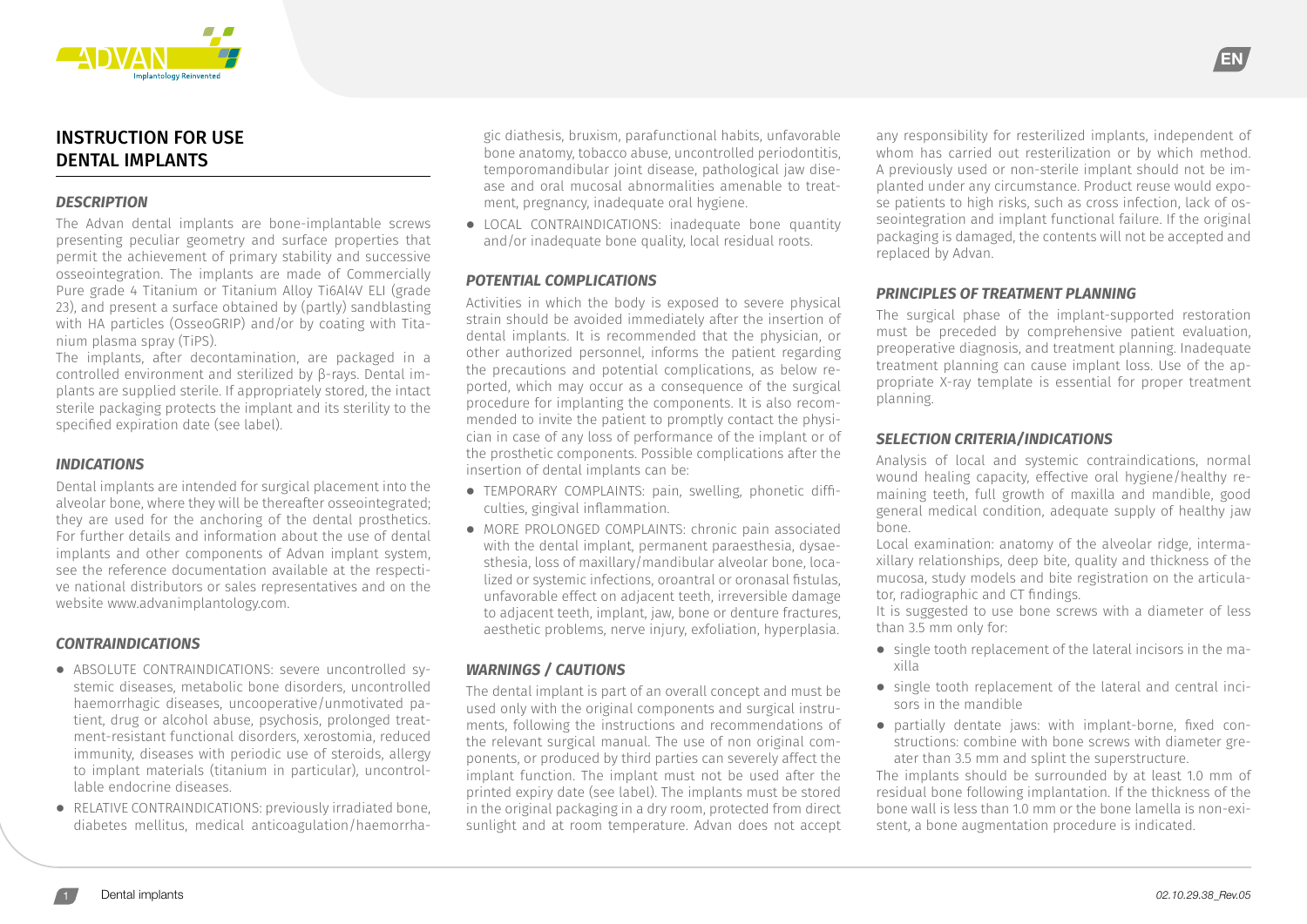

WARNING: in case of intraoral use, a prevention of aspiration risks must be guaranteed.

# *DIRECTIONS FOR USE*

The following descriptions are not sufficient for immediate use of the Advan dental implants.

Dental implants should be used only by dentists, physicians, and surgeons trained to the use of the dental implant system. If these conditions are not met, it is recommended to contact an adequately experienced surgeon, in order to acquire the necessary expertise in the management of dental implants or to follow a Advan approved course of dental implant surgery.

#### STERILE PACKAGING:

WARNING: when taking the implant out of its sterile packaging, appropriate aseptic technique should be followed. WARNING: the sterile packaging must be opened only immediately before the operation. Prior to implant insertion, check that the sterile packaging is undamaged. If the sterile packaging is damaged, the implant sterility can be affected. It is advisable to have a corresponding replacement product available before starting the operation.

The implant package includes an outer cardboard box and a blister pack containing the vial with the implant. The box must be opened by the non-sterile operator breaking the seal and then he has to remove the sterile blister and finally remove the heat-sealed Tyvek lid. Then the sterile operator can remove the sterile vial containing the implant or drop it onto the sterile field. To withdraw the implant from the sterile vial the sterile operator should gently remove the cap (do not unscrew and do not pull roughly upwards).

# SURGICAL TECHNIQUE:

the conservative treatment of soft and hard tissues is an essential condition for successful implant healing. Carefully prepare the implant site. Thermal trauma prevents healing of a dental implant. Hence temperature increase must be minimized with the following measures:

**⦁** using twist drills at a small number of revolutions per minute, with particular attention to the final drilling operations.

- **⦁** Using sharp drills and burs (do not use more than 10 times on hard bone, not more than 50 times on medium/ soft bone).
- **⦁** Adopting intermittent drilling technique.
- **⦁** Abundant cooling of drills and burs with chilled (5°C/41°F) sterile saline (NaCl) or Ringer solution.

Using drills in ascending order of diameter; more gradual diameter progression is recommended on hard bone. Primary stability after insertion of the implant is an essential precondition for successful osteointegration. Please note that the twist drills have an apical overlength, i.e. the depth of preparation of the implant site does not correspond to the insertion depth of the implant. This shall be considered when selecting the implant length (ref. X-ray template). For more information, please refer to the surgical manual.

#### INSERTION OF AN IMPLANT AFTER PREPARATION OF THE IMPLANT SITE

WARNING: do not use excessive torque when screwing in the implant (max 50 Ncm). In case of mechanically assisted insertion, the speed should not exceed 15 rpm. Set the torque control at the appropriate value in relation to the bone quality. In case of manual insertion, always use the torque wrench.

#### TREATMENT OF SOFT TISSUES AND WOUND CLOSURE:

Advan implants are suitable for both bi-phasic and mono-phasic techniques. Before the wound healing, the appropriate cover screw or healing abutment is selected and screwed onto the implant. The wound edges are closely approximated with atraumatic suture material, avoiding excessive tightening. One suture is placed on either side of the cover screw or healing abutment so that the wound ed- ges are approximated without tension. Please read the surgical manual before using healing caps and closure screws.

#### IMMEDIATE IMPLANT RESTORATION:

All Advan implants, unless contraindicated, are indicated for immediate restoration of single tooth gaps and in the edentulous or partially dentate jaw. Good primary stability and appropriate occlusal loading are a precondition. Multiple tooth applications may be rigidly splinted. In the case of edentulous indications, at least 4 implants must be rigidly splinted. Immediate restoration or loading on a single implant in the following indications has not been studied and is not recommended:

EN

- Terminal molar in the mandible and/or maxilla
- Cantilevering of a single implant

# DELAYED IMPLANT RESTORATION – DURATION OF HEALING

4-6 weeks:

**⦁** in case of good bone quality and adequate bone availability

# 12 weeks:

- **⦁** in case of cancellous bone
- **⦁** in case of implants smaller than 3.5 mm diameter.

There is no difference in healing between the mandible and the maxilla.

In situations where the implant surface is not completely in contact with the bone or bone augmentation measures are necessary, planning should allow for an adequate healing phase. Before starting the prosthetic restoration, a radiographic assessment is recommended 4-8 week after healing.

# *GENERAL HANDLING, CARE AND MAINTENANCE OF THE SURGICAL INSTRUMENTS*

WARNING: the clinical success of the surgical procedure of inserting a dental implant requires the use of instruments in perfect condition.

Please read the instructions on technical sheet for surgical kit use and maintenance.

# *DOCUMENTATION AND TRACEABILITY*

Advan recommends full clinical, radiological, photographic and statistical documentation. Each implant can be traced using the reference and lot number. The adhesive label on the outer box contains all the appropriate data. The same information can be found on the blister label and on the vial. Inside the box there are two stickers, intended to be placed onto the patient documentation. Contact Advan, national distributors or sales reps in order to have the patient implant passport.